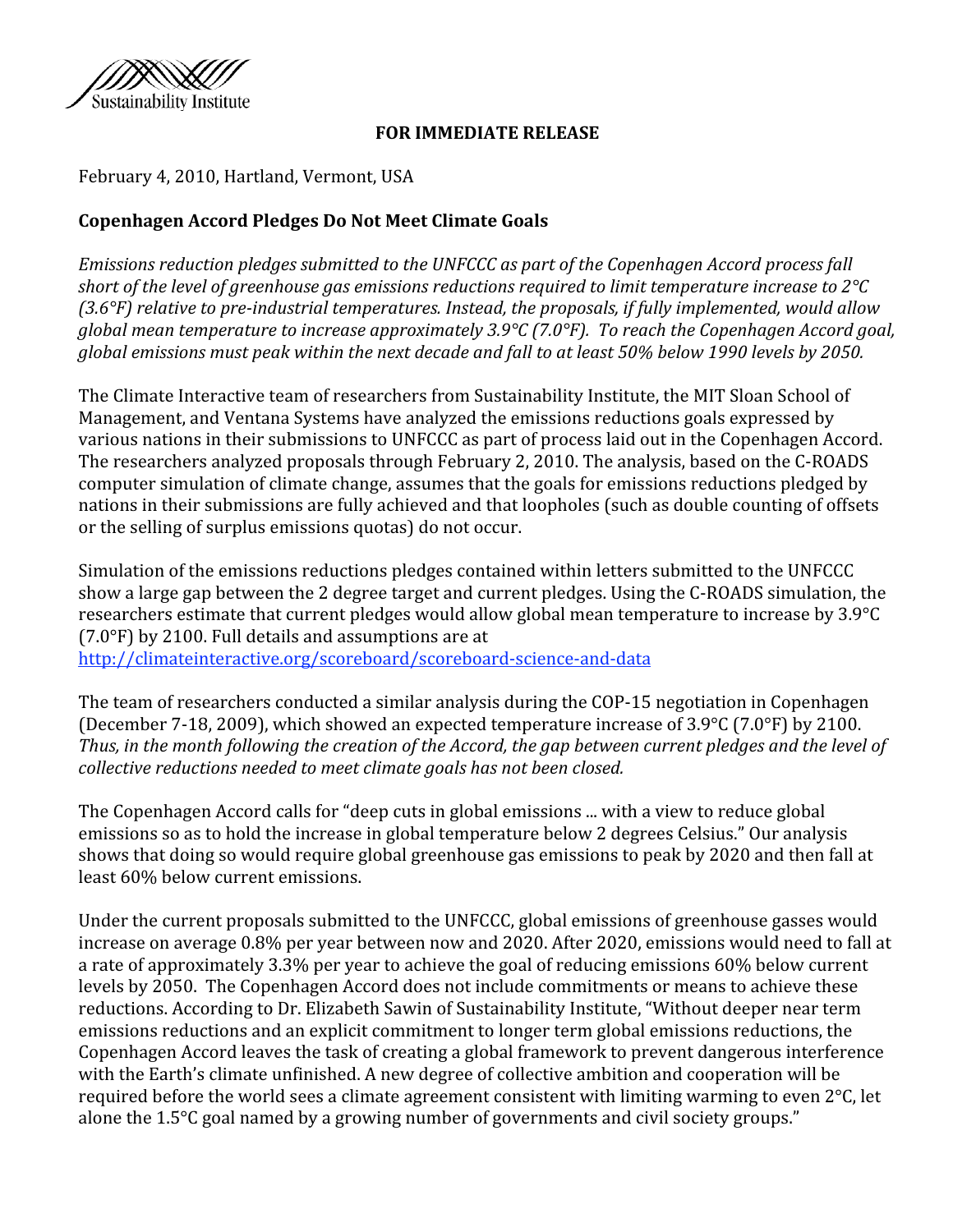## **Notes
For
Editors:**

The C-ROADS (Climate - Rapid Overview And Decision Support) climate policy simulator is a scientifically
sound
tool
that
enables
users
to
rapidly
evaluate
the
impact
of
national
greenhouse
gas (GHG)
emissions
reduction
policies
on
key
climate
impacts
including
per‐capita
emissions, atmospheric
GHG
concentrations,
mean
global
temperature
and
sea
level,
through
2100. C‐ROADS
has been carefully calibrated to the best available peer reviewed science, including the Fourth Assessment Report of the IPCC. The scientific review panel that assessed the model concluded that C-ROADS "reproduces the response properties of state-of- the-art three dimensional climate models very well.... Given the model's capabilities and its close alignment with a range of scenarios published in the Fourth Assessment Report of the IPCC we support its widespread use among a broad range of users and recommend that it be considered as an official United Nations tool." C-ROADS was developed by the
Sustainability
Institute,
MIT
Sloan
School
of
Management,
and
Ventana
Systems.
Full documentation
and
details
are
available
at
http://climateinteractive.org.

- C-ROADS is based on simulation modeling originally conducted at MIT and has been developed by a partnership of MIT's Sloan School of Management, Sustainability Institute and Ventana Systems.
- C-ROADS draws upon and is intended to complement the insights of other, more disaggregated models
such
as
MAGICC,
MINICAM,
EPPA,
AIM
and
MERGE.
- o The
development
and
use
of
C‐ROADS
has
been
supported
by
Active
Philanthropy,
Zennström Philanthropies,
The
Morgan
Family
Foundation,
The
Rockefeller
Brothers
Fund
and
others.
- o Sustainability
Institute
is
a
non‐profit
organization
based
in
Hartland,
VT,
USA.
It
was
founded
by Donella
Meadows
in
1997.
Current
projects
at
SI
include
simulation
modeling
of
climate
change and
public
health
and
the
Donella
Meadows
Leadership
Fellows
Program.

# **For
More
Information
on
this
Analysis
Contact:**

Dr.
Elizabeth
Sawin Sustainability
Institute +1‐802‐436‐1277
X
103 Email:
bethsawin@sustainer.org

Or

Andrew
Jones Sustainability
Institute +1‐828‐236‐0884 +1‐828‐231‐4576 Email:
apjones@sustainer.org

Or

Dr.
John
Sterman MIT
Sloan
School
of
Management +1‐617‐253‐1951